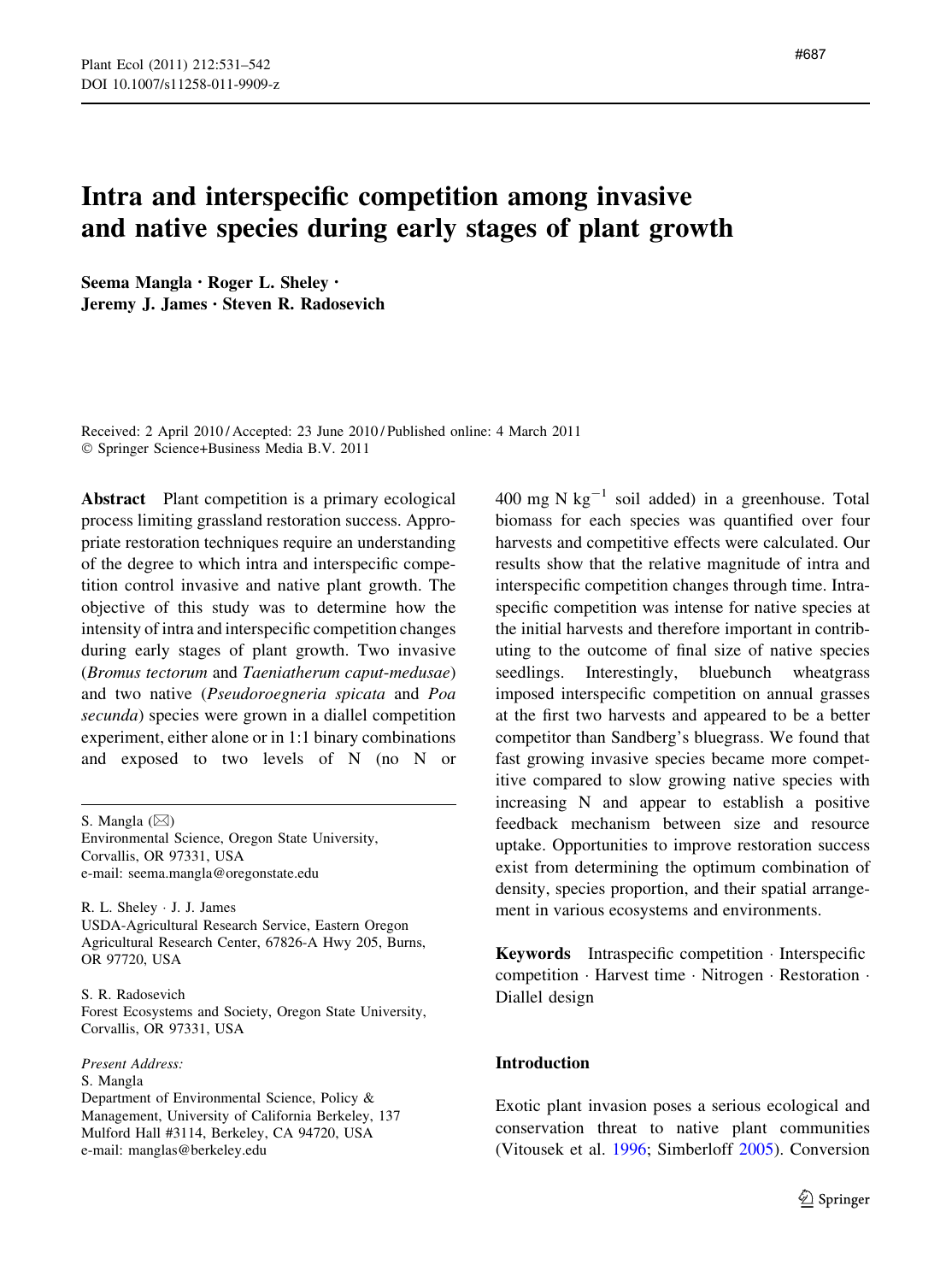of perennial grassland to annual grassland has been identified as the greatest ecological threat to the native biota of the semi-arid steppe of the North America (D'Antonio and Vitousek [1992;](#page-9-0) Germino et al. [2004\)](#page-10-0). Annual grasses, particularly cheatgrass (Bromus tectorum L.) and medusahead (Taeniatherum caput-medusae L. Nevski), are outstanding examples of this invasion. Since their introduction, these invasive grasses now dominate millions of hectares of arid land in the western United States, leading to loss of species diversity, livestock and wildlife habitat, and increases in fire frequency (D'Antonio and Vitousek [1992](#page-9-0); Vitousek et al. [1996;](#page-11-0) Pimentel et al. [2005](#page-10-0)). Improved management strategies are critically needed to selectively control invasive plants, while promoting the establishment of native species (Brown et al. [2008](#page-9-0)). It is becoming increasingly clear that managers must address the underlying ecological processes and mechanisms of succession if desired vegetation dynamics are to endure (Luken [1997;](#page-10-0) Sheley and Mangold [2003](#page-10-0); Mangold et al. [2006\)](#page-10-0).

Competition among plants is a primary ecological process limiting grassland restoration success (Allen [1995;](#page-9-0) Brown et al. [2008\)](#page-9-0). The term competition is used in the sense of negative interference (i.e., any direct or indirect negative impact) of one plant over another (Fowler [1986;](#page-10-0) Casper and Jackson [1997\)](#page-9-0) or the ability to avoid or tolerate suppression (Goldberg and Barton [1992](#page-10-0)). Appropriate restoration techniques require an understanding of the degree to which intra and interspecific competition influence invasive and native plant growth. Classical competition theory predicts intraspecific competition should be greater than interspecific competition because individuals of the same species share similar resource requirements (Tilman [1982](#page-11-0); Aarssen [1983;](#page-9-0) Spitters [1983](#page-10-0); Fowler [1986;](#page-10-0) Goldberg and Barton [1992](#page-10-0)). Reviews of the relative strength of intra and interspecific competition in experimental plant studies tend to find little evidence for consistently stronger intraspecific competition among interacting species (Goldberg and Barton [1992](#page-10-0); Gurevitch et al. [1992](#page-10-0)). However, results from more recent studies not included in these reviews affirm these variable results, with some studies showing intense intraspecific competition (Sheley and Larson [1994;](#page-10-0) Velagala et al. [1997](#page-11-0); Wassmuth et al. [2009\)](#page-11-0), while others indicating intense interspecific competition (Young and

Mangold [2008;](#page-11-0) Vasquez et al. [2008](#page-11-0); Blank [2010](#page-9-0)). One possible explanation for these contradictory findings may be because the interpretation of competitive interactions has been largely based on assessing individual plant biomass over one lifehistory stages (Connolly et al. [1990;](#page-9-0) Goldberg and Barton [1992](#page-10-0); Farrer et al. [2010\)](#page-10-0). Therefore, these studies may not fully capture the variation in strength and direction of plant–plant interaction which may vary considerably among life-history stages (Goldberg et al. [2001;](#page-10-0) Howard and Goldberg [2001](#page-10-0)).

Plants pass through different physiological stages as their development progresses and competition occurs not only within species, but also within and between stages of different species (Connell [1983](#page-9-0); Schoener [1983;](#page-10-0) Cameron et al. [2007\)](#page-9-0). Germination, emergence and initial root and shoot development may be particularly sensitive to competition (Foster and Gross [1997](#page-10-0), [1998](#page-10-0); Foster [1999\)](#page-10-0). It has been shown that small seedlings may be much more sensitive to competition than adult plants (Foster [1999;](#page-10-0) Suding and Goldberg [1999\)](#page-10-0). Other research, however, has indicated that competition may be relatively rare early after germination, but may be critical in determining the final plant biomass (Goldberg et al. [2001\)](#page-10-0). Conflicting results concerning the differences in competitive effect among studies arise because studies have largely overlooked the value of understanding competition over sequential harvests during the early stages of plant growth. This highlights the need to explicitly investigate when during the early stages of establishment plants are most sensitive to competition.

Competitive interactions are strongly affected by resource gradients (Grime [1977](#page-10-0); Tilman [1988](#page-11-0)). Grime's model predicts competition will have less influence on plant community structure in resource poor environments compared to resource rich environments (Grime [1977\)](#page-10-0), while Tilman's model predicts that competition will be similar in resource poor and resource rich environments (Tilman [1988](#page-11-0)). However, even after decades of experimental and conceptual work, empirical data have not consistently supported either model (Goldberg et al. [1999\)](#page-10-0), and the debate concerning how competitive interactions varies with productivity remains unresolved.

In semi-arid and -arid grasslands, nitrogen (N) is often the most limiting resource after water (Daehler [2003;](#page-9-0) Vasquez et al. [2008](#page-11-0)). Research has indicated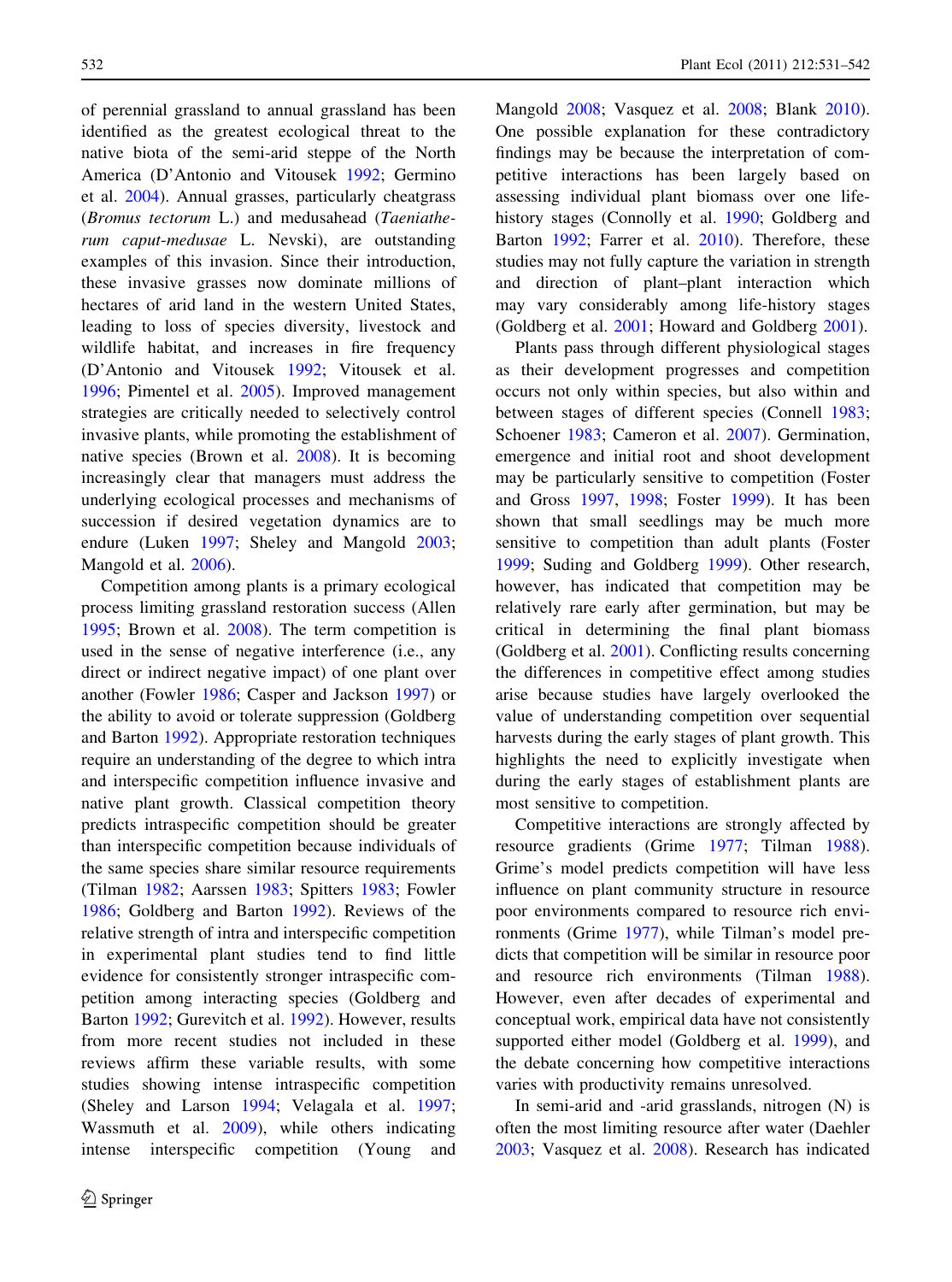that increased N favors invasive species over native species (Chambers et al. [2007](#page-9-0); James et al. [2008\)](#page-10-0) and decreased N availability favors native species (McLendon and Redente [1992](#page-10-0); Lowe et al. [2003](#page-10-0)). However, dominance by annual grasses has been observed even in low N environments (Vasquez et al. [2008;](#page-11-0) Young and Mangold [2008\)](#page-11-0). Plants capture more N during periods of high growth rate or during high plant demand for N (Collier et al. [2003](#page-9-0)). Thus, a species' ability to respond to N depends on plant growth patterns. If coexisting species differ in phenology and timing of maximum growth rate, duration of N availability may differentially impact species N acquisition (Bilbrough and Caldwell [1997](#page-9-0)). For example, capability of fast growth by invasive species, especially during the early growth phase, allows them to capture more resources (e.g., N) than slow growing native species. This provides invasive species a competitive advantage in later stages of growth compared to native species (Lambers and Poorter [1992;](#page-10-0) Radosevich et al. [2007](#page-10-0)). Knowledge of the plant growth stage that responds to N availability that influences competition is critical to understanding the mechanisms regulating dominance of invasive species, especially in N-limited systems. Moreover, competitive interactions may vary temporally, as individuals modify the resource pool, and sequential destructive harvests are needed to investigate species interactions over time.

Successful restoration of invasive annual grass dominated grasslands requires a full understanding of the relative strength and magnitude of plant interactions during the early stages of plant growth and how this is impacted by N availability. The broad objective of this study was to determine how the competition type and intensity of intra and interspecific competition changes during early stages of plant growth. Since the performance of an individual plant may be modified by soil nutrient availability, especially soil N, we examined these responses under two levels of N availability. We conducted competition experiments in the greenhouse because of the need to manipulate the amount of N received by plants. Although experiments under controlled environmental conditions can rarely be directly extrapolated to field conditions, they are useful for exploring the potential for particular factors to have an impact (Novoplansky and Goldberg [2001\)](#page-10-0). We hypothesized that the type of competition and its intensity that largely dominate between invasive and native species would vary among harvest time during early stages of plant growth. Based on the expectation that fast growth by invasive species will allow them to acquire more N and suppress N capture by competing species during periods of rapid growth, we predicted that the competitive intensity for invasive species will be higher than native species with higher N availability.

## Materials and methods

Selection of plant species and soil

We selected two invasive and two native species that co-occur in the Intermountain West. Cheatgrass and medusahead are common and widespread coolseason invasive annual grasses that have invaded much of the Intermountain West (Turner et al. [1963](#page-11-0); Mack [1989](#page-10-0); Duncan et al. [2004](#page-9-0)). Native perennial species, bluebunch wheatgrass (Pseudoroegneria spicata (Pursh) A) and Sandberg's bluegrass (Poa secunda J. Presl) are major herbaceous species in the region and widely used for restoration (Zlatnik [1999](#page-11-0)). Seeds for this study were collected from local populations during 2006 and stored in a moistureproof container at a cool, dry location at outside air temperature. Seeds of cheatgrass and medusahead were de-awned prior to seeding.

Soil was collected from the Northern Great Basin Experimental Range, 16 km southeast of Riley, Oregon (28°18'35.38"E, 48°16'121.84"N). Soil at the site was a fine, montmorillonitic, mesic Xeric Haplargid. The top 25–30 cm of the soil was collected in spring 2008. The soil was then dried and sieved through a 6 mm mesh screen to create a uniform texture and thoroughly mixed. Soil analysis for nitrate N, ammonium and incubated N revealed only 0.09 µg mineralizable N  $g^{-1}$  soil.

### Experimental design, treatments, and sampling

This greenhouse study was conducted during June through November 2008 at Oregon State University, Corvallis, OR, USA. A completely randomized design with all the possible pairs among individuals of each species (cheatgrass, medusahead, bluebunch wheatgrass, and Sandberg's bluegrass) were combined using a diallel design. The diallel design uses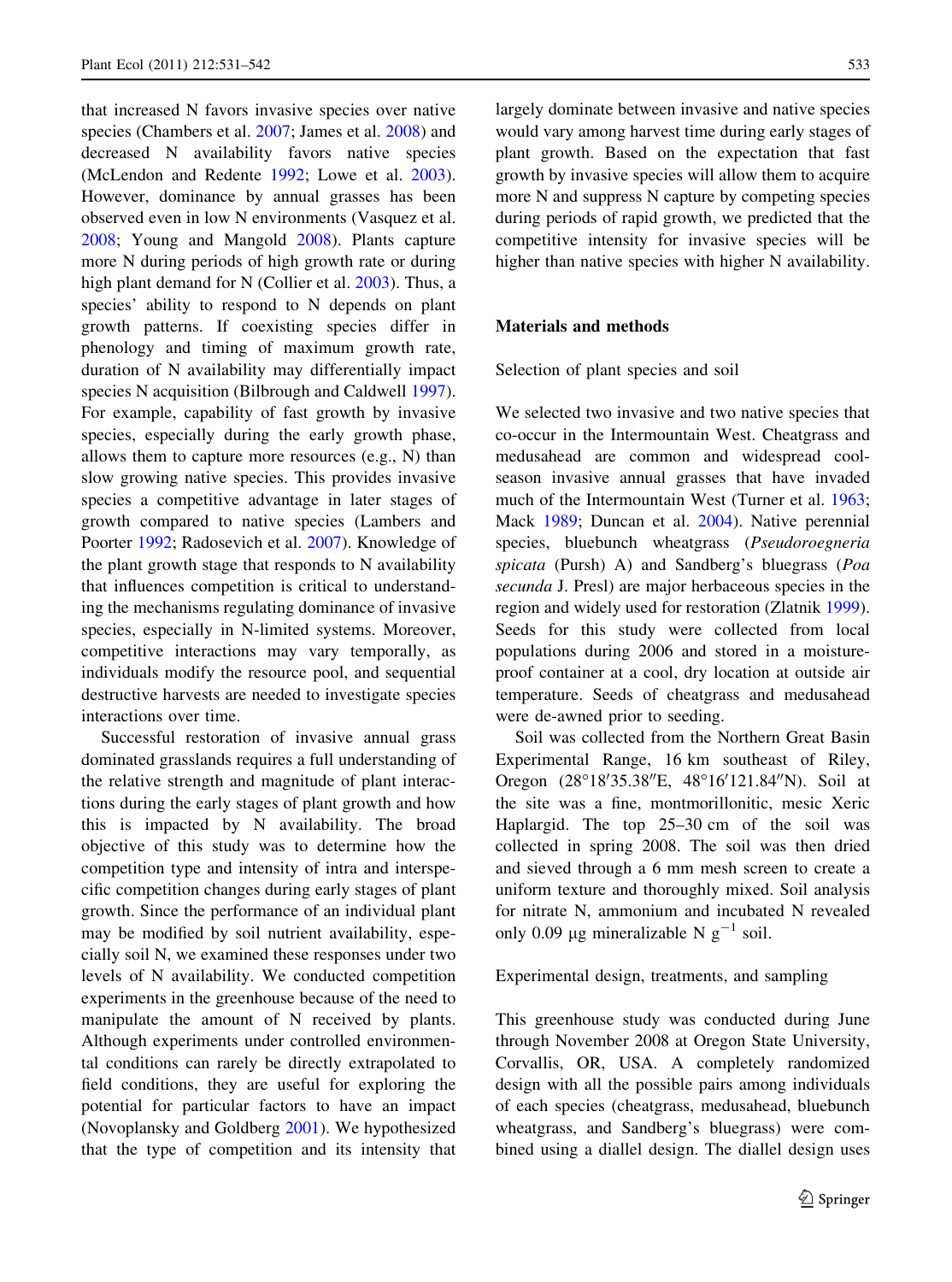only one or two individuals of each species, and therefore allows study of both intra and interspecific competition within a framework of a substitutive experiment (Harper [1977;](#page-10-0) Radosevich et al. [2007](#page-10-0)). Fourteen different combinations for the four species were obtained. For each combination there were two N treatments; either no N (N-) or 400 mg N kg<sup>-1</sup> soil  $(N+)$  added. There were 10 replicates per treatment per harvest date with a total of four harvests at 15, 30, 60, and 90 days after planting (DAP). Hence, there were 14 species combinations  $\times$  2 N treatments  $\times$  10 replicates  $\times$  4 harvests = 1,120 experimental units.

The performance of an individual plant can be affected by the size of its neighbor, therefore the per capita effect of competition must be controlled (Goldberg [1987\)](#page-10-0). This has been considered as the common problem of studies comparing intra and interspecific competition (Goldberg and Barton [1992\)](#page-10-0). In order to achieve uniform plant size, seeds of each species were planted separately in liner trays and similar sized seedlings were selected and transplanted into the pots for the diallel experiments.

Pots for the 15 and 30 DAP were 10 cm in diameter by 7.5 cm in depth, while the pots for the 60 and 90 DAP were 15 cm diameter by 10 cm in depth. Smaller pots and larger pots were filled with 500 and 1,500 g of soil, respectively. A preliminary study demonstrated that smaller pot sizes did not alter seedling growth compared to larger pots during the first 30 days of growth and therefore, the performance of the individual plant was not affected by the amount of space that surrounded it. After transplanting the similar sized plants to their respective pots, a one-time addition of N treatments was applied  $(N-$  and  $N+$ ). Pots without added N  $(N-)$  were irrigated with water, while the pots with N addition  $(N+)$  were irrigated with water and liquid urea (40%) N) to achieve a concentration of 400 mg N kg<sup>-1</sup> soil. Throughout the experiment, the soil was irrigated daily with water using hand-held sprinklers to bring the soil to approximate field capacity. The bottoms of the pots were covered to avoid N leaching. Mid-day and night air temperature in the greenhouse ranged from 21 to  $25^{\circ}$ C and 18 to  $21^{\circ}$ C, respectively. Average solar radiation in the greenhouse was 1,250  $\mu$ mol m<sup>-2</sup> s<sup>-1</sup>.

At each harvest seedlings were removed from the pots and separated. Roots were washed over a fine mash screen. Each seedling was dried at  $65^{\circ}$ C for 48 h, after which total biomass was determined for each seedling.

Growth analysis and statistical procedures

We analyzed our data with the focus on how the relative strength and magnitude of competition changes among species over time of harvests and in response to N availability. We calculated the ln response ratio (lnRR) of each target individual on the basis of total seedling biomass (Hedges et al. [1999](#page-10-0); Goldberg et al. [1999\)](#page-10-0):

 $\ln RR = \ln(BM_{\text{mixture}}/BM_{\text{alone}}),$ 

where  $BM<sub>mixture</sub>$  is the total biomass of target species  $i$  with neighbor  $i$  (intraspecific competition) or  $j$  (interspecific competition) and  $BM<sub>alone</sub>$  is the mean total biomass of target species  $i$  grown as a single individual (no competition). The lnRR response ratio is a measure of competition intensity, the degree to which a neighbor plant influences target plant growth (Goldberg et al. [1999;](#page-10-0) Weigelt and Jolliffe [2003](#page-11-0)). The statistical properties of lnRR have been examined in detail by Hedges et al. [\(1999](#page-10-0)) and have been shown to have major advantages over other potential indices of competition intensity. We analyzed the competition intensity of target individuals on neighbors using an ANOVA that tested the effects of target species, time of harvest, and all second-order interactions. Comparisons between test groups were made using Tukey HSD tests at the 0.05 level of significance. We were also interested to know if competition intensity among species differed for N treatments hence N was also included in the model. Therefore, a Tukey HSD test was also performed to statistically compare the ratios of lnRR in no added N treatments to that in the added N treatments for various competition scenarios. We also presented the mean biomass of each seedling growing in different N treatments and competition scenarios. All statistical analysis was performed using S plus 7.0.2 for Microsoft windows (S plus [2005\)](#page-10-0).

#### Results

Overall, DAP and N had minimal effect on competition intensity, but neighbor and target species identity had significant impacts on competition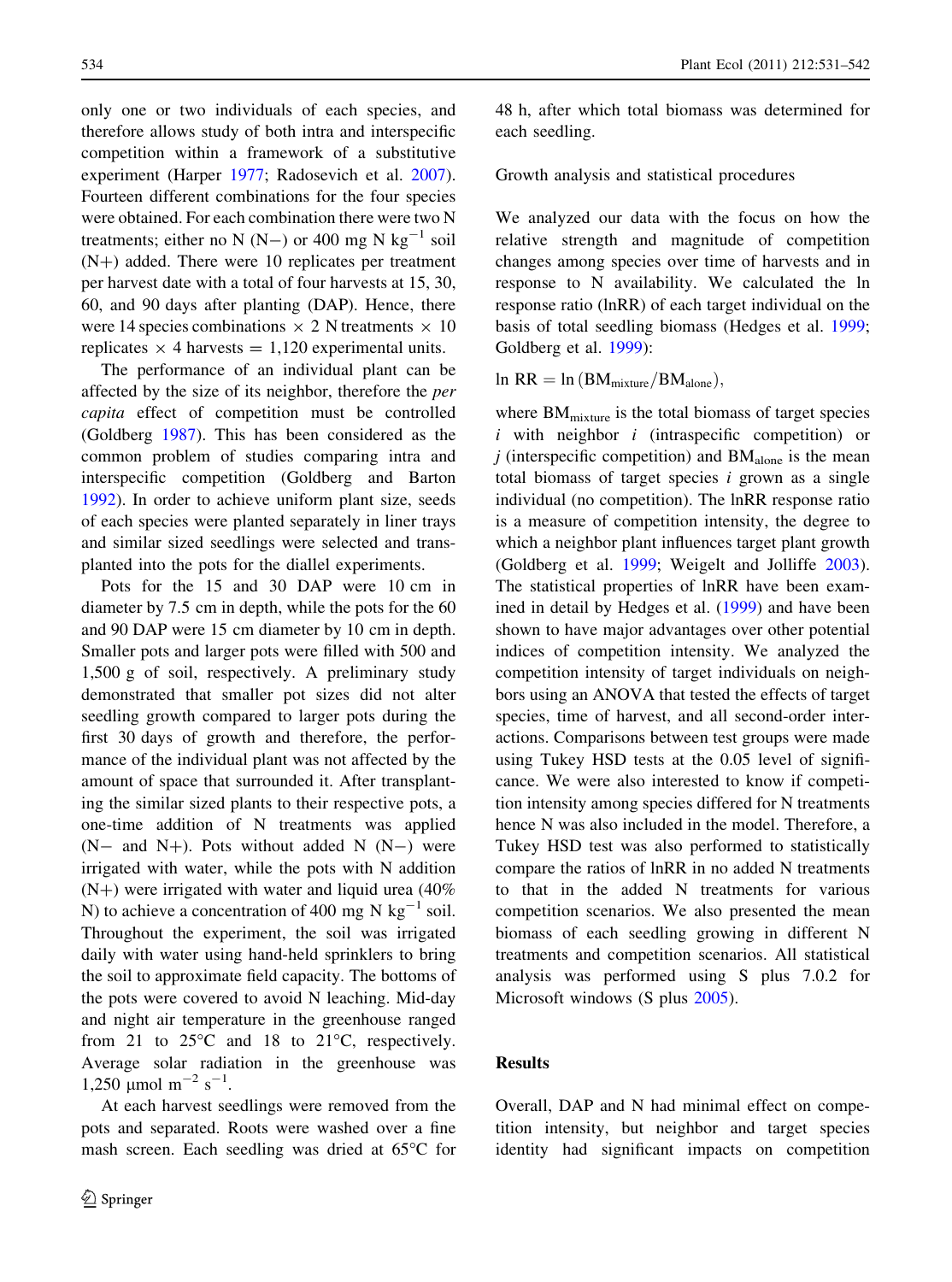<span id="page-4-0"></span>**Table 1** Results of ANOVA (df,  $F$ , and  $P$ ) testing for effects of DAP, nitrogen, target species, and neighbor species on competitive effect (lnRR)

| Source                                                  | lnRR |      |        |
|---------------------------------------------------------|------|------|--------|
|                                                         | df   | F    | P      |
| DAP                                                     | 1    | 0.48 | 0.492  |
| Nitrogen                                                | 1    | 2.55 | 0.115  |
| Target                                                  | 3    | 7.42 | 0.0002 |
| Neighbor                                                | 3    | 6.31 | 0.0008 |
| $DAP \times nitrogen$                                   | 1    | 0.23 | 0.631  |
| $DAP \times \text{target}$                              | 3    | 0.86 | 0.464  |
| DAP $\times$ neighbor                                   | 3    | 0.81 | 0.492  |
| Nitrogen $\times$ target                                | 3    | 2.43 | 0.073  |
| Nitrogen $\times$ neighbor                              | 3    | 0.28 | 0.838  |
| Target $\times$ neighbor                                | 9    | 1.05 | 0.408  |
| DAP $\times$ nitrogen $\times$ target                   | 9    | 3.18 | 0.029  |
| DAP $\times$ nitrogen $\times$ neighbor                 | 3    | 1.29 | 0.285  |
| DAP $\times$ target $\times$ neighbor                   | 9    | 0.73 | 0.682  |
| DAP $\times$ nitrogen $\times$ target $\times$ neighbor | 9    | 1.17 | 0.326  |
| Residuals                                               | 64   |      |        |

intensity (Table 1). Neighbor species differed significantly in their ability to suppress the growth of target species experiencing either intra or interspecific competition. However, neighbor species did not differ in their response to N and DAP (neighbor  $\times$  N and neighbor  $\times$  DAP, respectively; Table 1).

Effect of harvest time on intra and interspecific competitive interactions

In both N treatments, Sandberg's bluegrass had lowest intraspecific competition intensity and highest interspecific competition intensity at every harvest. The only exception was that intraspecific competition was the dominant type for Sandberg's bluegrass at 15 DAP growing in  $N-$  (Fig. [1a](#page-6-0)1). Similarly, intraspecific competition was the main type of competition detected at 15 DAP in both N treatments for bluebunch wheatgrass (Fig. [1b](#page-6-0)1, b2). At 30 DAP, interspecific competition with invasive species was the dominant type and no competition was detected at 60 and 90 DAP in  $N-$  (Fig. [1](#page-6-0)b1). In  $N+$ , interspecific competition was dominant competition type for bluebunch wheatgrass at later harvests; however, interspecific competition with cheatgrass was detected only at 30 DAP (Fig. [1](#page-6-0)b2).

In N-, both intra and interspecific competition was detected at initial harvests for cheatgrass, but minimal effect of competition was detected for later harvests (Fig. [1c](#page-6-0)1). In  $N+$ , no competition was detected at 15 DAP (Fig. [1c](#page-6-0)2), while at every other harvest (30, 60, and 90 DAP) addition of N resulted in intraspecific competition within this annual grasses. In  $N+$ , at 30 DAP, cheatgrass also experienced interspecific competition from native species, but not at 60 and 90 DAP. Medusahead experienced intraspecific competition at every harvest for both N treatments (Fig. [1](#page-6-0)d1, d2). Except at 15 DAP, in  $N-$ , medusahead also experienced interspecific competition with associated species. However, in  $N+$ , minimal effect of interspecific competition was detected at every harvest for medusahead.

#### Effect of harvest time on competition intensity

For Sandberg's bluegrass, in  $N-$ , maximum competition intensity was detected at 15 and 60 DAP and in  $N+$ , it was detected at [1](#page-6-0)5 DAP (Fig. 1a1, a2). Intense competition at 15 DAP in N+ resulted in a  $40\%$ decrease in Sandberg's bluegrass biomass compared to its biomass grown alone (Fig. [2a](#page-8-0)2). For bluebunch wheatgrass in  $N-$ , the competition intensity was highest at initial harvest (15 DAP) resulting in 30% reduction in its biomass compared to where grown alone (Figs. [1](#page-6-0)b1, [2b](#page-8-0)1). Similarly, in  $N+$ , the competition intensity was highest during initial harvests (15 and 30 DAP) for bluebunch wheatgrass; however, more intense competition was detected at 30 DAP than at 15 DAP with 72% decrease of biomass below that grown alone at 30 DAP (Figs. [1](#page-6-0)b2, [2](#page-8-0)b2).

The competition intensity was higher during initial harvests in N- for cheatgrass; however, more intense competition was detected at 30 DAP compared to 15 DAP with 50% decrease of biomass below that grown alone at 30 DAP (Figs. [1c](#page-6-0)1, [2c](#page-8-0)1). In  $N+$ , cheatgrass biomass was nearly similar between different competition scenarios at 15 DAP and consequently, competition intensity was nearly 0 at 15 DAP, while competition intensity was maximum at 30 DAP and 60 DAP for this invasive grass (Figs. [1](#page-6-0)c2, [2](#page-8-0)c2). In N+, cheatgrass biomass decreased 47 and 17% at 30 and 60 DAP, respectively, below that grown in isolation (Fig. [2](#page-8-0)c2). Similarly, for medusahead, in N-, the competition intensity was highest during initial harvests (Fig. [1d](#page-6-0)1). However, at 60 and 90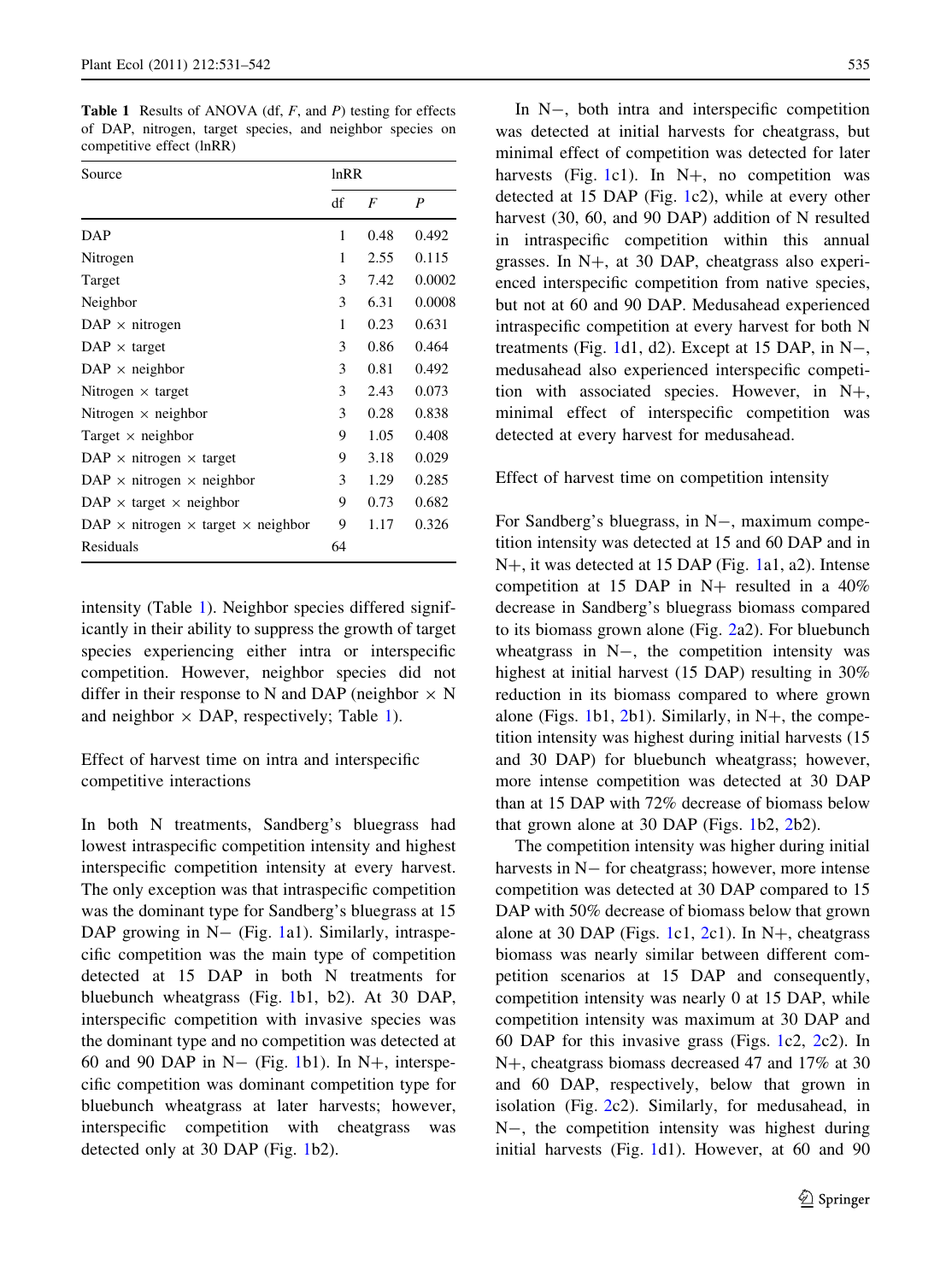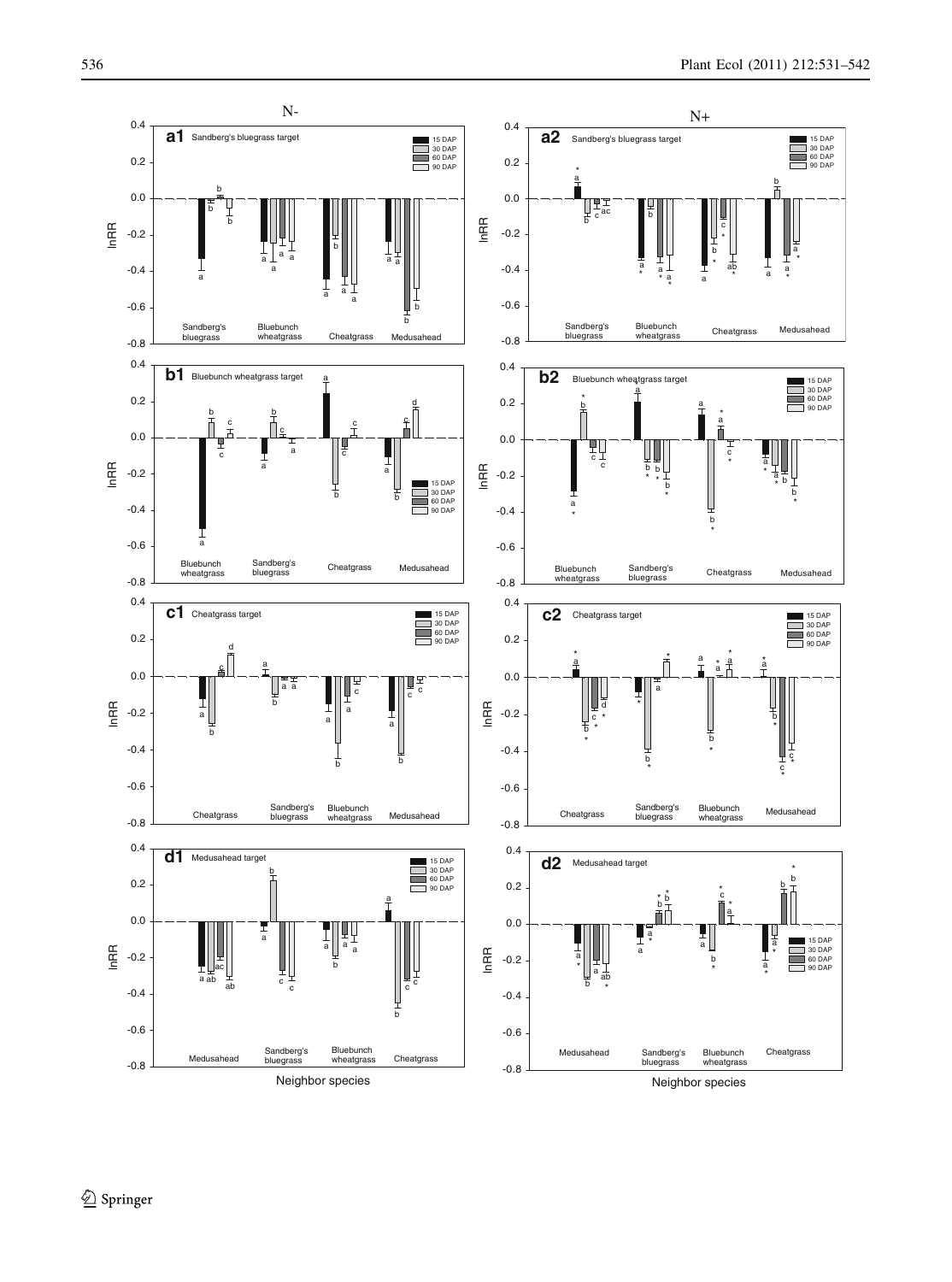<span id="page-6-0"></span>Fig. 1 Effect of time of harvest (DAP) on intra and b interspecific competitive interactions (lnRR) of different neighbor species on a Sandberg's bluegrass, b bluebunch wheatgrass, c cheatgrass, and **d** medusahead target plants under N- and N+. Bars represent mean  $\pm$  SE (n = 10). Negative values indicate competition and positive values indicate facilitation. More negative values indicate greater competitive effects of neighbors. The *dashed line* indicates  $lnRR = 0$  (i.e., no competitive effect). Bars with different letters indicate significant differences in lnRR in response to DAP within neighbor species using Tukey HSD tests ( $P \lt 0.05$ ). Asterisks indicate significant differences between N treatments determined by Tukey HSD tests ( $P < 0.05$ ), with comparisons made only between same target species and same neighbor species at a particular DAP

DAP, intense competition was also detected and resulted in a decrease of biomass by 38 and 30%, respectively, compared to medusahead grown alone (Figs. 1d1, [2d](#page-8-0)1). In  $N<sub>+</sub>$ , the competition intensity was highest at 30 DAP for medusahead. N addition resulted in facilitation for medusahead when competing with associated species at 60 and 90 DAP (Figs. 1d2, [2d](#page-8-0)2).

Comparison of competition intensity between N treatments

Competitive effect of neighbor on target species was not influenced by N supply  $(P = 0.11,$  $(P = 0.11,$  $(P = 0.11,$  Table 1), although identity of target species were influenced differentially by N, as indicated by a significant  $N \times$  target species interaction (Table [1](#page-4-0)).

For native species, N addition resulted in less intraspecific competition at 15 DAP compared to N-. However, N addition resulted in intense interspecific competition for Sandberg's bluegrass growing in competition with bluebunch wheatgrass at every harvest (except for 30 DAP,  $P = 0.07$ ). On the other hand, competition with invasive species in  $N+$ resulted in greater competition intensity of Sandberg's bluegrass and bluebunch wheatgrass than in N- at 15 and 30 DAP, respectively ( $P < 0.05$ ).

Except at 15 and 30 DAP,  $N+$  resulted in significantly higher negative lnRR for cheatgrass grown with intraspecific competition ( $P < 0.05$ ), i.e., intraspecific competition reduced the biomass of cheatgrass when  $N+$  was compared with  $N-$  at later stages (60 and 90 DAP). However, N addition resulted in the reduction of intraspecific competition intensity of medusahead at 15 DAP ( $P = 0.01$ ). At 15 and 30 DAP, cheatgrass experienced highly negative lnRR by Sandberg's bluegrass because of N addition as indicated by comparing  $N+$  with  $N-$ . For medusahead,  $N+$  resulted in greater interspecific competition by cheatgrass at 15 DAP ( $P = 0.004$ ). However, medusahead reduced cheatgrass growth when  $N+$  was compared to  $N-$  as indicated by highly negative competition intensity at 60 and 90 DAP ( $P < 0.001$ ).

## **Discussion**

Successful restoration involves identifying and modifying critical ecological processes within a complex web of interconnected processes and many collateral interactions occur to influence vegetation dynamics (Christensen et al. [1996\)](#page-9-0). Plant competition is often assumed to be a primary ecological process determining the outcome of restoration efforts (Allen [1995;](#page-9-0) Brown et al. [2008\)](#page-9-0). Competition during early stages of growth can critically influence individual plant growth and determine future development patterns (Foster and Gross [1997,](#page-10-0) [1998](#page-10-0); Suding and Goldberg [1999\)](#page-10-0). Small differences in initial size and growth rates between individuals and species could potentially determine long-term developmental patterns. An in-depth understanding of competitive effects among invasive and native species during early stages of plant growth may provide information helpful in altering this process to favor vegetation dynamics toward native species during restoration.

Our overall results suggest that invasive annual grasses and native perennial grasses are subject to both intra and interspecific competition during early growth stages; however, the type differed among harvests, lending support for the hypothesis that competition type varies among harvests during the early stages of plant growth. This emphasizes the need to investigate competition at several points over time (Foster and Gross [1997,](#page-10-0) [1998;](#page-10-0) Foster [1999](#page-10-0); Gibson et al. [1999\)](#page-10-0), particularly when life cycles differ (Gibson et al. [1999](#page-10-0)). Unfortunately, most previous studies on the effect of invasive species on associated native species are based on a single harvest, usually at the end of the growing season (Vasquez et al. [2008;](#page-11-0) Young and Mangold [2008](#page-11-0); Blank [2010\)](#page-9-0). These studies have therefore largely overlooked changes a plant may experience when it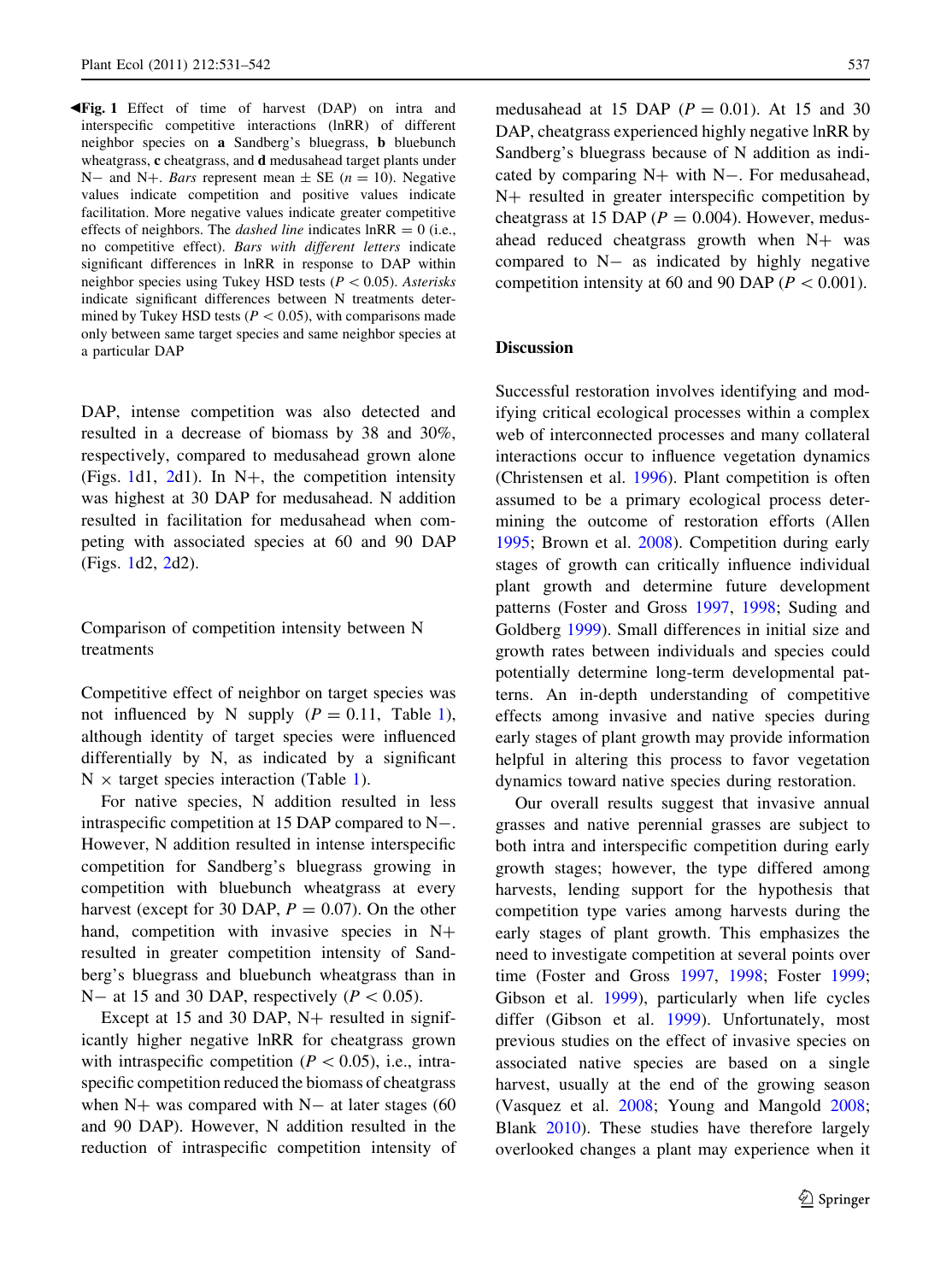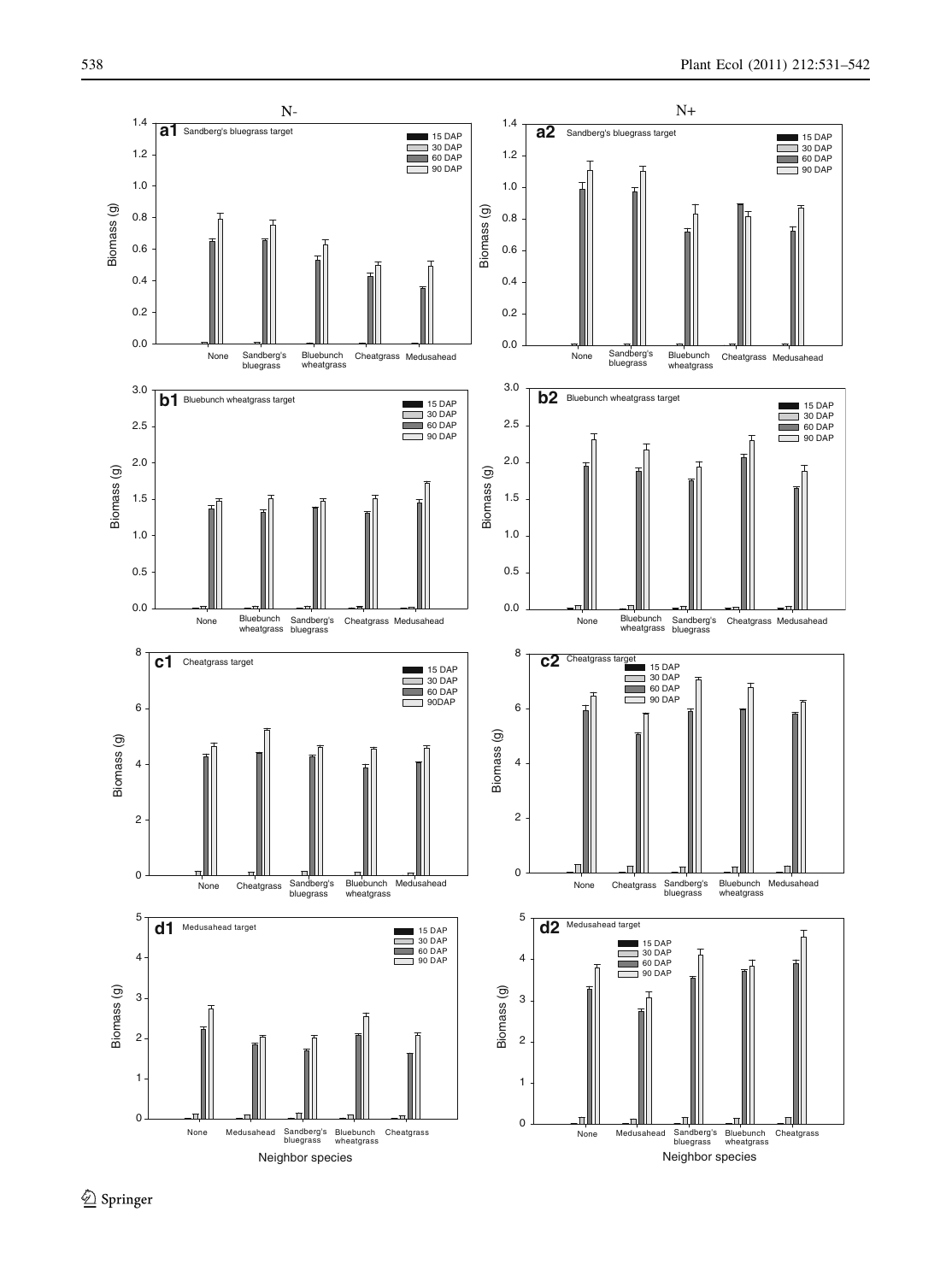<span id="page-8-0"></span>Fig. 2 Effect of time of harvest (DAP) on biomass (g) of b different neighbor species on a Sandberg's bluegrass, **b** bluebunch wheatgrass, c cheatgrass, and d medusahead target plants under  $N-$  and  $N+$ . Bars represent mean  $\pm$  SE  $(n = 10)$ . Biomass means were used to calculate competitive effects (lnRR) presented in Fig. [1](#page-6-0)

passes through different growth stages (Connell [1983;](#page-9-0) Schoener [1983](#page-10-0); Cameron et al. [2007](#page-9-0)).

A prevailing notion is that competition from invasive grasses is the primary obstacle for native grasses establishment (Allen [1995;](#page-9-0) Brown et al. [2008\)](#page-9-0). While we did find interspecific competition to be the predominant type of competition for the native species, which is in agreement with previous competition studies (Lowe et al. [2003](#page-10-0); Vasquez et al. [2008;](#page-11-0) Young and Mangold [2008](#page-11-0)), intraspecific competition was also dominant within native species at the initial harvest (15 DAP) and therefore, important in contributing to the outcome of final size of native species seedlings. Based on these results, there appears to be a substantial need for restoration efforts to carefully balance the seeding rate used during restoration with the number of safe site and potential for intraspecific competition by native species.

We found intraspecific competition to be dominant for invasive species as suggested by previous studies (Vasquez et al. [2008;](#page-11-0) Young and Mangold [2008](#page-11-0); Blank [2010\)](#page-9-0). However, invasive species also experienced interspecific competition by associated plant species, thus, interspecific competition likely contributes to the final size of seedling invasive species. Bluebunch wheatgrass negatively affected annual biomass at the first two harvests as indicated by negative competition intensity. There appears to be a window of opportunity for bluebunch wheatgrass to suppress annual grasses in their seedling stage, and once established, bluebunch wheatgrass may be able to maintain itself through perennial resource allocation as suggested by Jacobs et al. ([1996\)](#page-10-0). Bluebunch wheatgrass also resulted in greater interspecific competition for Sandberg's bluegrass at every harvest, while it could potentially tolerate the presence of Sandberg's bluegrass when grown in the same pot. These results suggest bluebunch wheatgrass is a better competitor than Sandberg's bluegrass and could be a more successful restoration species.

Overall, intra and interspecific competition intensity for native species was highest during initial harvests compared to later harvests for both N treatments, lending support for hypothesis that competition intensity would vary among harvests. In addition to intense competition at early stages of growth for invasive species, we also detected intense competition at later stages of growth. Medusahead and cheatgrass also experienced facilitation from associated native species at later harvests in N added treatments. One mechanism to explain this pattern could be the role of native grass seedlings as nurse crops by providing greater nutrient availability to the invasive species, at least temporarily as suggested by Blank [\(2010](#page-9-0)).

Grime's C–S–R theory predicts competition will have a greater influence on plant community structure in resource rich environments compared to resource poor environments (Grime [1977,](#page-10-0) [1979\)](#page-10-0). Although we did observe competition in both low and high N environments, we also observed an increase in competition intensity as N availability increased, supporting the predictions of Grime [\(1979](#page-10-0)). Plants can have preferential uptake of, or differential needs for, particular forms of nutrients depending on their physiological efficiencies (Mckane et al. [2002\)](#page-10-0). We found that annual grasses became more competitive compared to native species with increasing N, lending support for our hypothesis that increasing N would increase the competitive effects of invasives on natives. The fast growing invasive plant species gain more access to resources than the slower growing native plant species and appear to establish a positive feedback mechanism between size and resource uptake (Casper and Jackson [1997](#page-9-0); Blank [2010\)](#page-9-0).

Researchers have theorized that native perennial grasses perform better and are more competitive than invasive annual grasses under low N availability (Wedin and Tilman [1990](#page-11-0); Wilson and Gerry [1995](#page-11-0); Herron et al. [2001](#page-10-0)). For example, the CSR theory predicts that native species would perform better in low N environments (Grime [1979](#page-10-0)). However, we did not detect such patterns. Since some mineral N (0.09 µg mineralized N  $g^{-1}$  soil) was still present in our control N treatment, this amount of N may have been sufficient for the annuals to outperform the perennials. Therefore, low N content already presents in the soil might have been enough for a greater growth response by invasive plants. However, maintaining resource levels and minimizing the loss of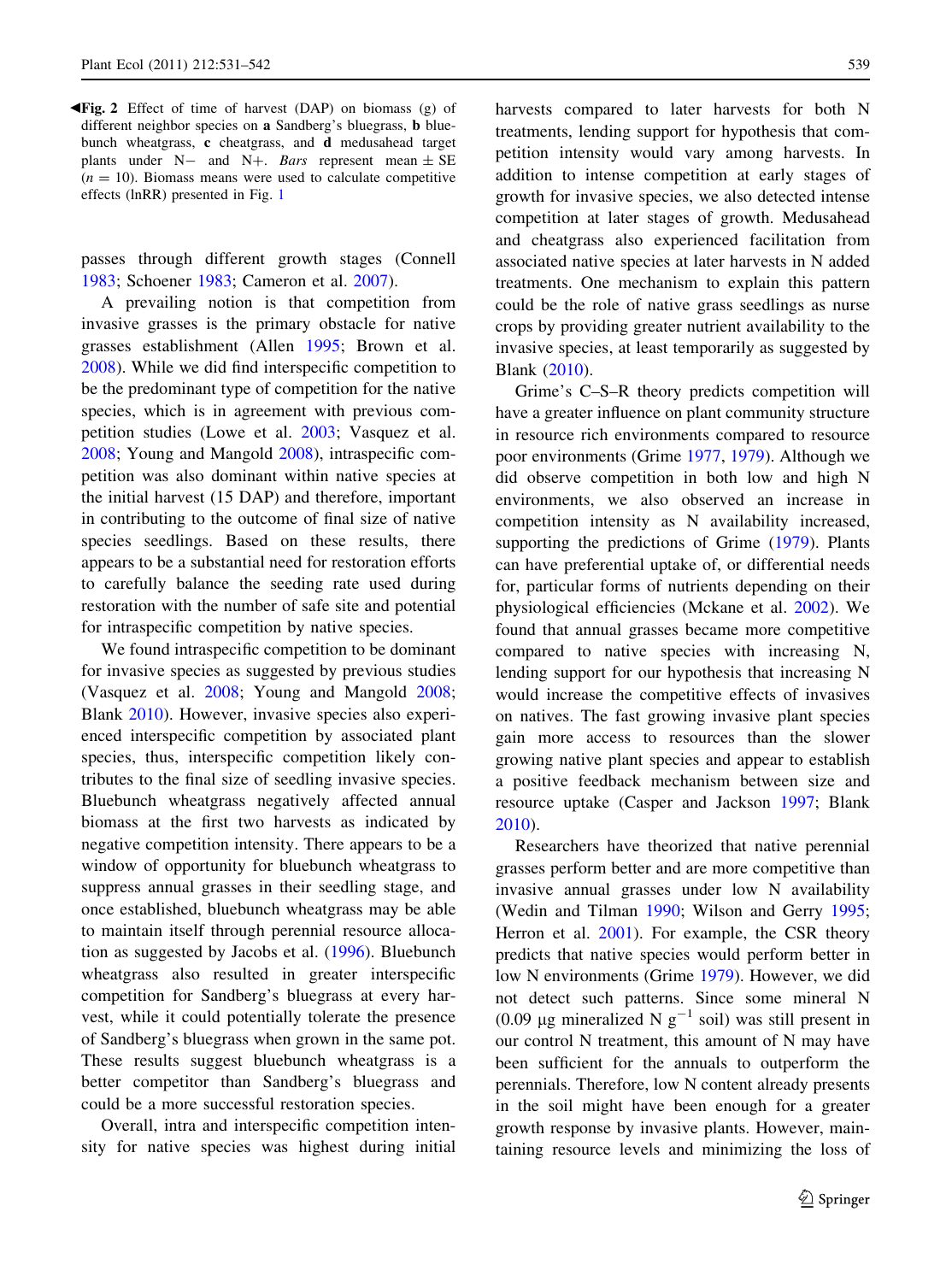<span id="page-9-0"></span>540 Plant Ecol (2011) 212:531–542

previously captured resources is critical under low N availability (Berendse and Aerts 1987). These attributes may improve the competitive ability of native plants over invasive plants especially under low N over time.

It is clear that competition between invasive and native species influence structure, pattern, and dynamics of plant distributions (Crawley 1997), but the relative role of competition may vary dramatically among different ecosystems. While we did find competition type and competition intensity to vary at different harvests, caution in interpreting our findings is needed because this study was performed in a greenhouse in environmentally moderate conditions. Furthermore, our neighborhoods consisted of a single neighbor, a very unlikely situation in semi-arid grasslands. Future work with these species and other species in the field is needed to examine the generality of these findings.

Land managers have recognized the need to control competition during the initial phase of restoration (Sheley and Mangold [2003](#page-10-0)). Overcoming the barriers to desired species establishment is central to restoring annual grass infested ecosystems. Much literature suggests that seeding at a very high rate shifts the competitive balance in favor of desired species and maximizes the chances of a seed reaching a safe site during restoration (Jacobs et al. [1996](#page-10-0); Velagala et al. [1997](#page-11-0); Seabloom et al. [2003\)](#page-10-0). Our study suggests that limits to seeding rate exist because of intraspecific competition among desired species at initial stages of growth. Since density, species proportion, and their spatial arrangement determine the outcome of competition (Radosevich [1987,](#page-10-0) 2007), these three factors could be designed to minimize intraspecific competition among desired native species and maximize interspecific competition against annual invasive species, especially during the first few weeks after germination. Opportunities to improve restoration success exist from determining the optimum combination of these three factors in various ecosystems and environments.

Acknowledgments The authors wish to thank Jane Mangold for taking time to review the earlier draft of this manuscript, Brett Bingham and field technicians for assistance in project implementation and data collection. This project was funded by the USDA-Agricultural Research Service as a portion of the area-wide EBIPM of annual grasses project.

### References

- Aarssen LW (1983) Ecological combining ability and competitive combining ability in plants: toward a general evolutionary theory of coexistence in systems of competition. Am Nat 122:707–731
- Allen EB (1995) Restoration ecology: limits and possibilities in arid and semiarid lands. In: Roundy BA, MacArthur ED, Durant E, Haley JS, Mann DK (Compilers) Proceedings—wildland shrub and arid land restoration symposium. USDA general technical report INT-GTR-315, Ogden, pp 7–15
- Berendse F, Aerts R (1987) Nitrogen-use-efficiency: a biological meaningful definition? Funct Ecol 1:293–296
- Bilbrough CJ, Caldwell MM (1997) Exploitation of springtime ephemeral N pulses by six great basin plant species. Ecology 78:231–243
- Blank RR (2010) Intraspecific and interspecific pair-wise seedling competition between exotic annual grasses and native perennials: plant–soil relationship. Plant Soil 326:331–343
- Brown CS, Anderson VJ, Claassen VP et al (2008) Restoration ecology and invasive plants in the semiarid west. Invasive Plant Sci Manag 1:399–413
- Cameron T, Wearing H, Rohani P, Sait S (2007) Two-species asymmetric competition: effects of age structure on intraand interspecific interactions. J Anim Ecol 76:83–93
- Casper B, Jackson R (1997) Plant competition underground. Annu Rev Ecol Syst 28:254–270
- Chambers JC, Meyer SE, Whittaker A, Roundy BA, Blank RR (2007) What makes Great Basin sagebrush ecosystems invasible by Bromus tectorum? Ecol Monogr 77:117–145
- Christensen DL, Herwig BR, Schindler DE, Carpenter SR (1996) Impacts of lakeshore residential development on coarse woody debris in north temperate lakes. Ecol Appl 6:665–691
- Collier MD, Fotelli MN, Nahm M et al (2003) Regulation of nitrogen uptake by Fagus sylvatica on a whole plant levelinteractions between cytokinins and soluble N compounds. Plant Cell Environ 26:1549–1560
- Connell JH (1983) On the prevalence and relative importance of interspecific competition—evidence from field experiments. Am Nat 122:661–696
- Connolly J, Wayne P, Murray R (1990) Time course of plant– plant interactions in experimental mixtures of annuals density, frequency, and nutrient effects. Oecologia 82:513–526
- Crawley MJ (1997) Preface to the first edition. In: Crawley MJ (ed) Plant ecology. Blackwell Science Ltd, London
- D'Antonio CM, Vitousek PM (1992) Biological invasions by exotic grasses, the grass/fire cycles, and global change. Annu Rev Ecol Syst 23:63–87
- Daehler CC (2003) Performance comparisons of co-occurring native and alien invasive plants: implications for conservation and restoration. Annu Rev Ecol Syst 34:183–211
- Duncan CA, Jachetta JJ, Brown ML et al (2004) Assessing the economic, environmental, and societal losses from invasive plants on rangeland and wildlands. Weed Technol 18:1411–1416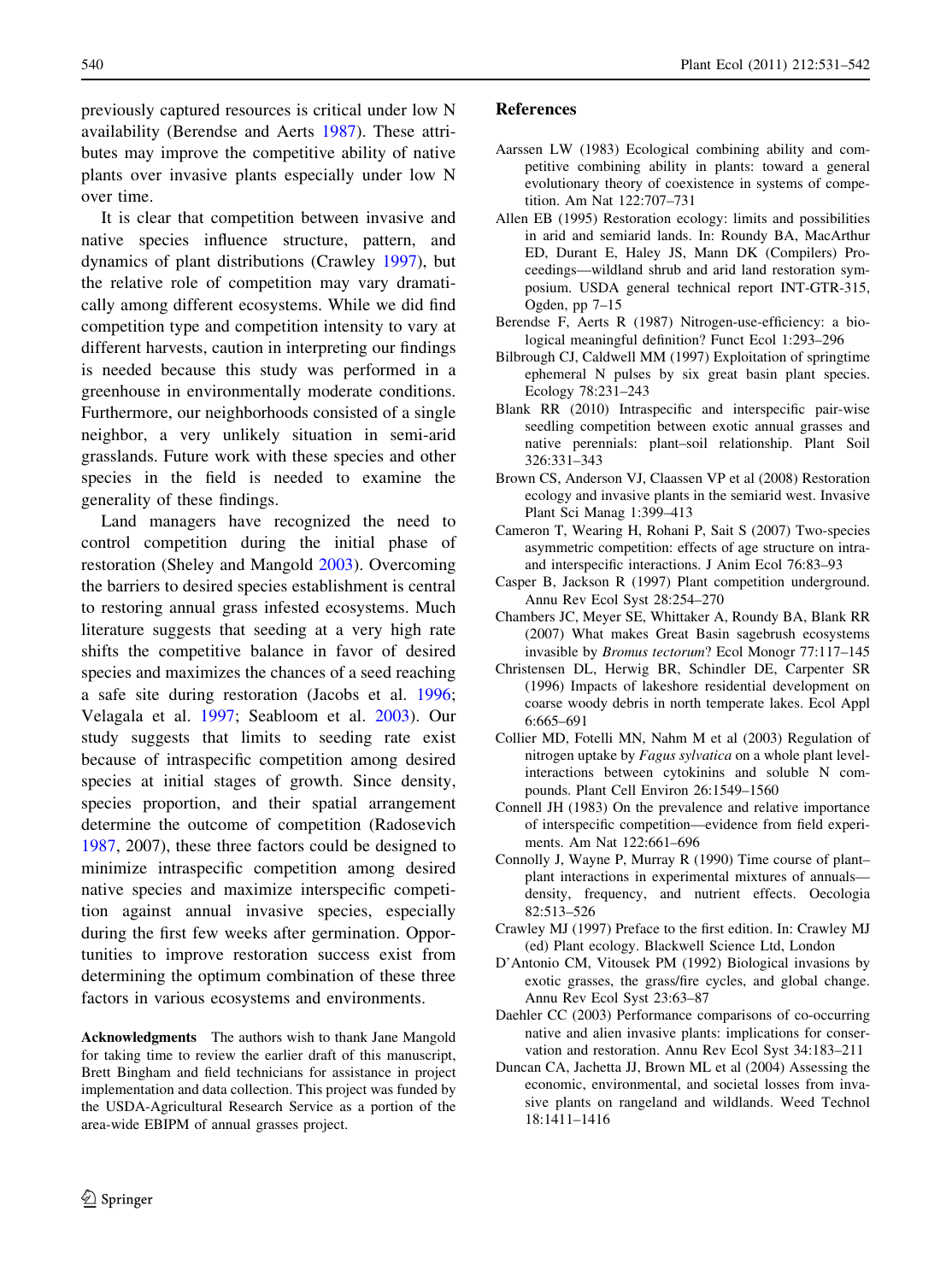- <span id="page-10-0"></span>Farrer EC, Goldberg DE, King AA (2010) Time lags and the balance of positive and negative interactions in driving grassland community dynamics. Am Nat 175:160–173
- Foster BL (1999) Establishment, competition and the distribution of native grasses among Michigan old-fields. J Ecol 87:476–489
- Foster BL, Gross KL (1997) Partitioning the effects of plant biomass and litter on Andropogon gerardi in old-field vegetation. Ecology 78:2091–2104
- Foster BL, Gross KL (1998) Species richness in a successional grassland: effects of nitrogen enrichment and plant litter. Ecology 79:2593–2602
- Fowler N (1986) The role of competition in plant communities in arid and semiarid regions. Annu Rev Ecol Syst 17:89–110
- Germino MJ, Seefeldt SS, Hill J, Weber KT (2004) Ecological syndromes of invasion in semiarid rangelands and their implications for land management and restoration. In: Proceedings of the society for ecological restoration. 16th international conference for ecological restoration, August 24–26, 2004, Victoria, Canada, CDROM
- Gibson DJ, Connolly J, Hartnett DC, Weidenhamer JD (1999) Designs for greenhouse studies of interactions between plants. J Ecol 87:1–16
- Goldberg DE (1987) Neighborhood competition in an old field plant community. Ecology 66:1211–1223
- Goldberg DE, Barton AM (1992) Patterns and consequences of interspecific competition in natural communities: a review of field experiments with plants. Am Nat 139: 771–801
- Goldberg DE, Rajaniemi T, Gurevitch J, Stewart-Oaten A (1999) Empirical approaches to quantifying interaction intensity: competition and facilitation along productivity gradients. Ecology 80:1118–1131
- Goldberg DE, Turkington R, Olsvig-Whittaker L, Dyer AR (2001) Density dependence in an annual plant community: variation among life history stages. Ecol Monogr 71: 423–446
- Grime JP (1977) Evidence for existence of three primary strategies in plants and its relevance to ecological and evolutionary theory. Am Nat 111:1169–1194
- Grime JP (1979) Plant strategies and vegetation processes. Wiley, Chichester
- Gurevitch J, Morrow LL, Wallace A, Walsh JS (1992) A metaanalysis of field experiments on competition. Am Nat 140:539–572
- Harper JL (1977) Population biology of plants. Academic Press, London
- Hedges LV, Gurevitch J, Curtis PS (1999) The meta-analysis of response ratios in experimental ecology. Ecology 80:1150–1156
- Herron GJ, Sheley RL, Maxwell BD, Jacobsen JS (2001) Influence of nutrient availability on the interaction between spotted knapweed and bluebunch wheatgrass. Restor Ecol 9:326–332
- Howard TG, Goldberg DE (2001) Competitive response hierarchies for germination, growth, and survival and their influence on abundance. Ecology 82:979–990
- Jacobs JS, Sheley RL, Maxwell BD (1996) Effect of Sclerotinia sclerotiorum on the interference between bluebunch wheatgrass (Agropyron spicatum) and spotted

knapweed (Centaurea maculosa). Weed Technol 10:13–21

- James JJ, Davies KW, Sheley RL, Aanderud ZT (2008) Linking nitrogen partitioning and species abundance to invasion resistance in the great basin. Oecologia 156:637–648
- Lambers H, Poorter H (1992) Inherent variation in plant growth. Physiological mechanisms and ecological consequences. Adv Ecol Res 23:187–261
- Lowe PN, Lauenroth WK, Burke IC (2003) Effects of nitrogen availability on competition between Bromus tectorum and Bouteloua gracilis. Plant Ecol 167:247–254
- Luken JO (1997) Management of plant invasions: implicating ecological succession. In: Luken JO, Thieret JW (eds) Assessment and management of plant invasions. Springer, New York, pp 133–144
- Mack RN (1989) Temperate grasslands vulnerable to plant invasions: characteristics and consequences. In: Drake JA, Mooney HA (eds) Biological invasions: a global perspective. Wiley, New York
- Mangold JM, Sheley RL, Svejcar TJ (2006) Toward ecologically-based invasive plant management on rangeland. Weed Sci 54:597–605
- Mckane RB, Johnson LC, Shaver GR et al (2002) Resourcebased niches provide a basis for plant species diversity and dominance in arctic tundra. Nature 415:68–71
- McLendon T, Redente EF (1992) Effects of nitrogen limitation on species replacement dynamics during early secondary succession on a semiarid sagebrush site. Oecologia 91:312–317
- Novoplansky A, Goldberg D (2001) Effects of water pulsing on individual performance and competitive hierarchies in plants. J Veg Sci 12:199–208
- Pimentel D, Lach L, Zuniga R, Morrison D (2005) Update on the environmental and economic costs associated with alien-invasive species in the United States. Ecol Econ 52:273–288
- Radosevich SR (1987) Methods to study interactions among crops and weeds. Weed Technol 1:190–198
- Radosevich SR, Holt JS, Ghersa CM (2007) Weed ecology: implications for management, 3rd edn. Wiley, New York, pp 206–207
- Schoener TW (1983) Field experiments on interspecific competition. Am Nat 122:240–285
- Seabloom EW, Borer ET, Boucher VL et al (2003) Competition, seed limitation, disturbance, and reestablishment of California native annual forbs. Ecol Appl 13:573–592
- Sheley RL, Larson LL (1994) Comparative growth and interference between cheatgrass and yellow starthistle seedlings. J Range Manag 47:470–474
- Sheley RL, Mangold JM (2003) Principles for restoring invasive plant-infested rangeland. Weed Sci 51:260–265
- Simberloff D (2005) Non-native species do threaten the natural environment. J Agric Environ Ethics 18:595–607
- Spitters CJT (1983) An alternative approach to the analysis of mixed cropping experiments. 1. Estimation of competition effects. Neth J Agric Sci 31:1–11
- S-Plus (2005) Version 7.0. Mathsoft, Inc., Seattle
- Suding KN, Goldberg DE (1999) Variation in the effects of vegetation and litter on recruitment across productivity gradients. J Ecol 87:436–449